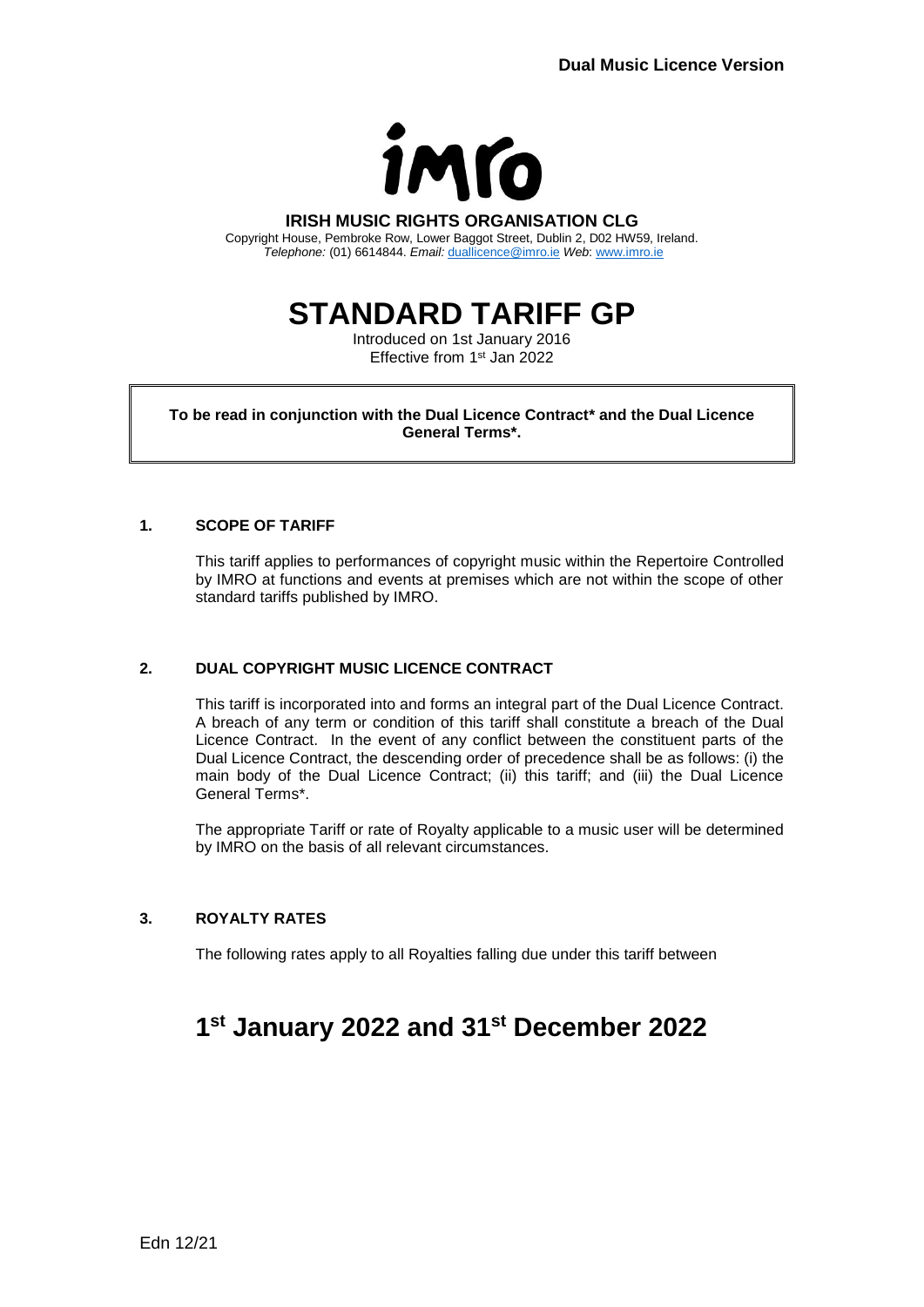|     |        |                                                                                                                                                                                                                                                                                                                                                            | <b>Higher Royalty</b><br>Rate | <b>Standard</b><br><b>Royalty Rate</b> |
|-----|--------|------------------------------------------------------------------------------------------------------------------------------------------------------------------------------------------------------------------------------------------------------------------------------------------------------------------------------------------------------------|-------------------------------|----------------------------------------|
| 3.1 |        | <b>FEATURED MUSIC*</b>                                                                                                                                                                                                                                                                                                                                     |                               |                                        |
|     | 3.1.1  | The royalty per session is: -                                                                                                                                                                                                                                                                                                                              |                               |                                        |
|     |        | For the first 300 persons capacity*                                                                                                                                                                                                                                                                                                                        | 83.93                         | 55.93                                  |
|     |        | and for each 100 persons capacity*<br>(or part thereof) thereafter                                                                                                                                                                                                                                                                                         | 50.36                         | 33.55                                  |
|     | 3.1.2. | For each busking point,<br>the royalty per session is:-                                                                                                                                                                                                                                                                                                    | 16.82                         | 11.21                                  |
|     | 3.1.3. | Video or cinema performances in a<br>room or place which is part of the<br>and<br>used<br>for<br>other<br>premises<br>purposes but which is being specially<br>used for the primary purpose of video<br>or film shows and with seating<br>arranged accordingly (whether or not<br>a charge is made for admission)<br>including Heritage & Cultural Centres |                               |                                        |
|     |        | The royalty per session is: -                                                                                                                                                                                                                                                                                                                              |                               |                                        |
|     |        | For the first 100 persons capacity*                                                                                                                                                                                                                                                                                                                        | 10.07                         | 6.69                                   |
|     |        | and for each 25 persons capacity* (or<br>part thereof) thereafter                                                                                                                                                                                                                                                                                          | 3.38                          | 2.28                                   |
|     | 3.1.4  | For short educational and/or<br>training films or videos for in house<br>training and information, selling and<br>promotion, including Heritage<br>&<br><b>Cultural Centres</b>                                                                                                                                                                            | 3.33                          | 2.24                                   |
|     |        | The royalty per session is: -                                                                                                                                                                                                                                                                                                                              |                               |                                        |
|     |        | Note: This charge is subject to a<br>maximum of €19.98 per day for<br>unlicensed performances and €13.44<br>per day for licensed performances                                                                                                                                                                                                              |                               |                                        |
|     | 3.1.5. | For aerobic and keep fit classes<br>and for dance and music classes.                                                                                                                                                                                                                                                                                       |                               |                                        |
|     |        | The royalty per session / class is: -                                                                                                                                                                                                                                                                                                                      | 3.39                          | 2.28                                   |
|     | 3.1.6. | For background music* at<br>boxing, wrestling and similar sports<br>events or at bingo sessions.                                                                                                                                                                                                                                                           |                               |                                        |
|     |        | The royalty per session is:-                                                                                                                                                                                                                                                                                                                               |                               |                                        |
|     |        | For the first 100 persons capacity*                                                                                                                                                                                                                                                                                                                        | 3.39                          | 2.28                                   |
|     |        | and for each 25 persons capacity* (or<br>part thereof) thereafter                                                                                                                                                                                                                                                                                          | 1.02                          | 0.72                                   |

## **3.2 AMUSEMENT MUSIC**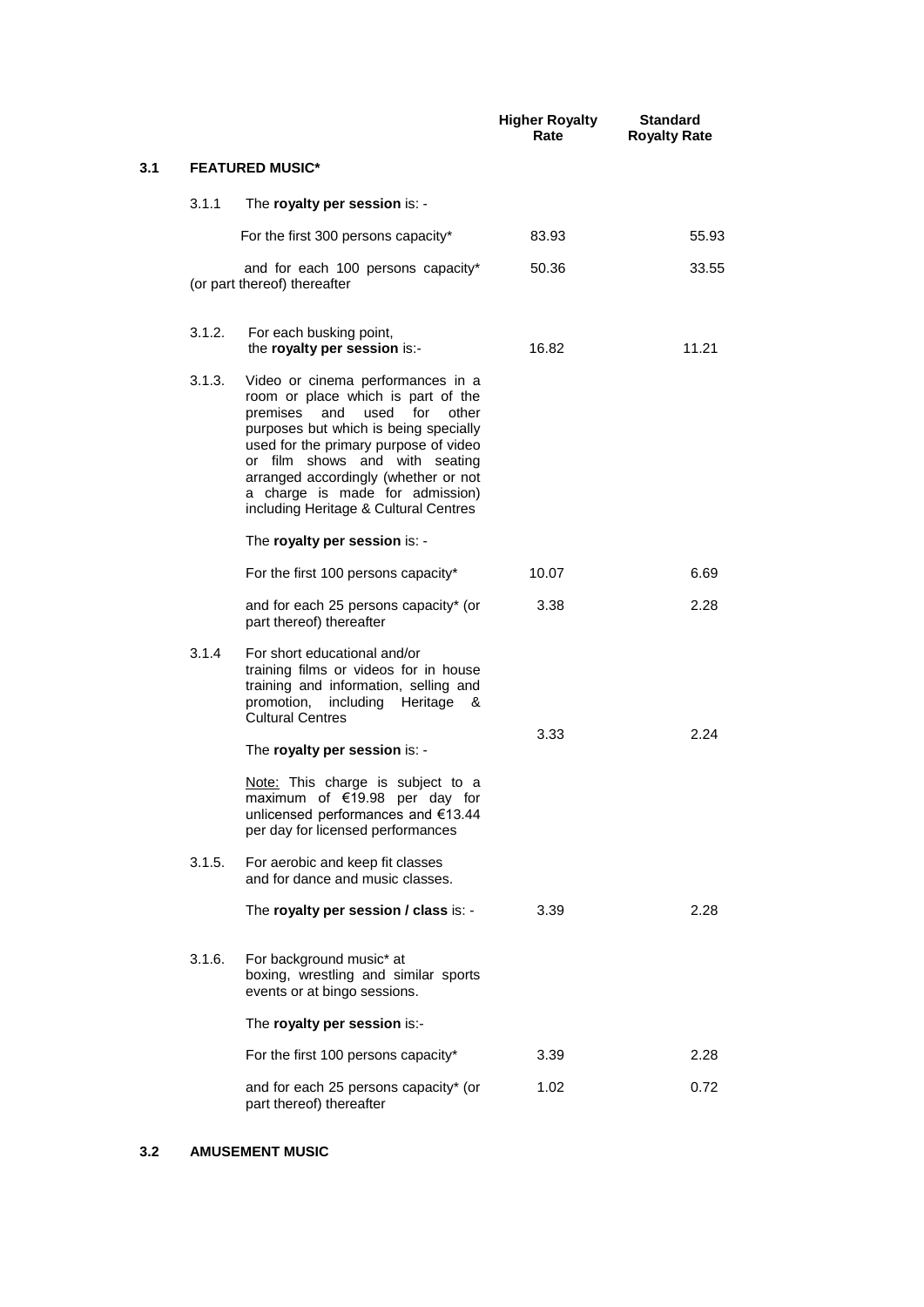|     |        |                                                                                                                               | <b>Higher Royalty</b><br>Rate                    | <b>Standard</b><br><b>Royalty Rate</b>         |
|-----|--------|-------------------------------------------------------------------------------------------------------------------------------|--------------------------------------------------|------------------------------------------------|
|     | 3.2.1. | The royalty per session is: -                                                                                                 |                                                  |                                                |
|     |        | For the first 300 persons capacity*                                                                                           | 41.96                                            | 27.98                                          |
|     |        | and for each 100 persons (or part<br>thereof) thereafter                                                                      | 25.21                                            | 16.82                                          |
| 3.3 |        | <b>LOCAL AND/OR COMMUNITY EVENTS</b>                                                                                          |                                                  |                                                |
|     |        | For performances of background music at<br>local and community events such as fashion<br>shows, exhibitions, sports days. etc |                                                  |                                                |
|     |        | The royalty per day is: -                                                                                                     | 67.11                                            | 44.74                                          |
| 3.4 |        | <b>SKATING RINKS</b>                                                                                                          |                                                  |                                                |
|     |        | For performances of music at ice and<br>rollerskating rinks.                                                                  |                                                  |                                                |
|     |        | The annual royalty is:-                                                                                                       |                                                  |                                                |
|     |        | for each 100 persons admitted* (or part<br>thereof) to the premises, (whether for the<br>purpose of skating or otherwise      | 3.39                                             | 2.28                                           |
| 3.5 |        | <b>BACKGROUND MUSIC* IN AREAS WITH</b><br>OR WITHOUT SEATING                                                                  |                                                  |                                                |
|     | 3.5.1. | For performances by means of<br>television alone,                                                                             |                                                  |                                                |
|     |        | The annual royalty is: -                                                                                                      | 200.41                                           | 133.57                                         |
|     | 3.5.2. | For performances by any one<br>of any combination of the following: -                                                         |                                                  |                                                |
|     |        | audio jukebox, record/tape player,<br>radio, with or without a television,                                                    |                                                  |                                                |
|     |        | The annual royalty is as follows:-                                                                                            |                                                  |                                                |
|     |        | Floor area (measured from wall to<br>wall)                                                                                    |                                                  |                                                |
|     |        | Up to 50 $m2$<br>$50 - 100$ m <sup>2</sup><br>$101 - 150$ m <sup>2</sup><br>$151 - 200$ m <sup>2</sup><br>Over 200 $m2$       | 333.91<br>534.22<br>741.16<br>934.87<br>1,135.13 | 222.58<br>356.15<br>494.13<br>623.20<br>756.80 |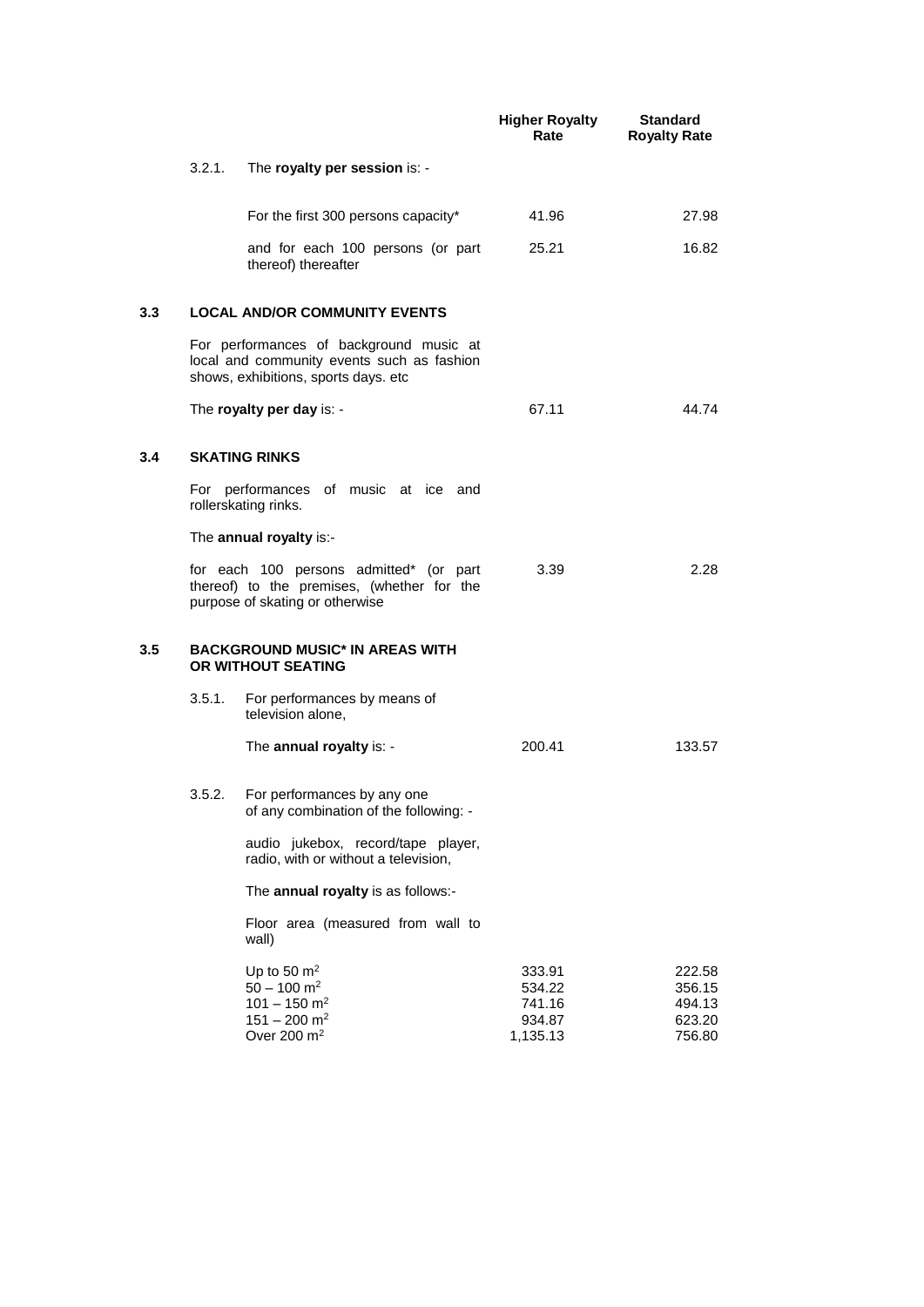|     |              |                                                                                                                                                                                                                                                                                                                                                                                                                                                      | <b>Higher Royalty</b><br>Rate                      | <b>Standard</b><br><b>Royalty Rate</b>         |
|-----|--------------|------------------------------------------------------------------------------------------------------------------------------------------------------------------------------------------------------------------------------------------------------------------------------------------------------------------------------------------------------------------------------------------------------------------------------------------------------|----------------------------------------------------|------------------------------------------------|
|     | 3.5.3.       | For performances by any one<br>of or any<br>combination of the<br>following:-                                                                                                                                                                                                                                                                                                                                                                        |                                                    |                                                |
|     |              | video jukebox, music television, video<br>monitors, karaoke machine or similar<br>apparatus, with or without those<br>instruments charged under paragraph<br>3.5.2.                                                                                                                                                                                                                                                                                  |                                                    |                                                |
|     |              | The annual royalty is as follows:-                                                                                                                                                                                                                                                                                                                                                                                                                   |                                                    |                                                |
|     |              | Floor Area (measured from wall to<br>wall)                                                                                                                                                                                                                                                                                                                                                                                                           |                                                    |                                                |
|     |              | up to 50 $m2$<br>$51 - 100$ m <sup>2</sup><br>$101 - 150$ m <sup>2</sup><br>$151 - 200$ m <sup>2</sup><br>Over 200 $m2$                                                                                                                                                                                                                                                                                                                              | 425.64<br>667.74<br>926.49<br>1,168.58<br>1,418.95 | 283.77<br>445.14<br>617.67<br>779.04<br>945.99 |
| 3.6 | <b>AREAS</b> | <b>FOR BACKGROUND MUSIC* IN</b><br><b>CORRIDORS, FOYERS, FORE-COURTS,</b><br><b>CIRCULATING AND MISCELLANEOUS</b>                                                                                                                                                                                                                                                                                                                                    |                                                    |                                                |
|     |              | The annual royalty is: -                                                                                                                                                                                                                                                                                                                                                                                                                             |                                                    |                                                |
| 3.7 |              | for each unit of 100 $m2$ (or part thereof)<br><b>FOR PERFORMANCES OF BACKGROUND</b><br><b>MUSIC* RELAYED IN CARPARKS</b>                                                                                                                                                                                                                                                                                                                            | 98.79                                              | 65.87                                          |
|     |              | The annual royalty is:-                                                                                                                                                                                                                                                                                                                                                                                                                              |                                                    |                                                |
|     |              | For the first 500 car parking spaces                                                                                                                                                                                                                                                                                                                                                                                                                 | 493.82                                             | 329.21                                         |
|     |              | and for each 250 car parking spaces (or part<br>thereof) thereafter                                                                                                                                                                                                                                                                                                                                                                                  | 164.61                                             | 109.72                                         |
| 3.8 | occasional   | FOR PERFORMANCES BY BANDS of the<br>kind described herein given at (i) such<br>entertainments<br>athletic<br>as<br>meetings, flower shows, bazaars, processions,<br>parades and similar functions of an ephemeral<br>nature, and which do not take place for more<br>than seven consecutive days at any one<br>premises, or (ii) given at trade or other<br>exhibitions which are not open for more than<br>four consecutive days, provided that the |                                                    |                                                |

Regular Forces, also Civilian Services such as 321.61 214.45

performances take place on premises which have no permanent management and which are not premises where music is usually performed as part of a public entertainment,

The **annual royalty** is:-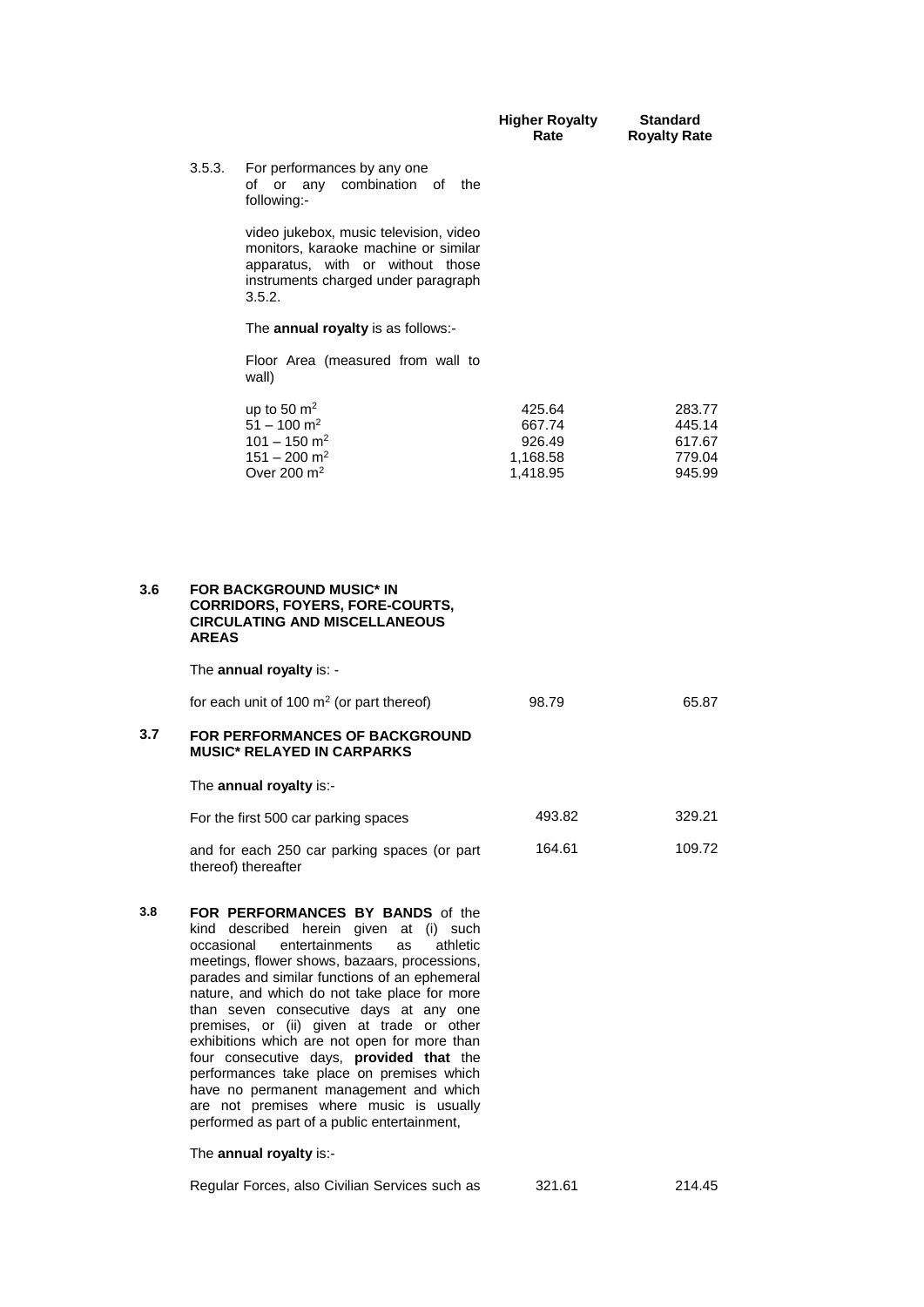|     |                                                                                                                                                                                                                                                                                                     | <b>Higher Royalty</b><br>Rate | <b>Standard</b><br><b>Royalty Rate</b> |
|-----|-----------------------------------------------------------------------------------------------------------------------------------------------------------------------------------------------------------------------------------------------------------------------------------------------------|-------------------------------|----------------------------------------|
|     | Police and Fire Brigades                                                                                                                                                                                                                                                                            |                               |                                        |
|     | Pipe, drum and fife bands of the above                                                                                                                                                                                                                                                              | 177.21                        | 118.10                                 |
|     | Other bands (brass, military, pipe or reed)                                                                                                                                                                                                                                                         | 191.43                        | 127.65                                 |
| 3.9 | FOR PERFORMANCES OF BACKGROUND<br><b>MUSIC* RELAYED IN GARAGE FORECOURTS</b><br>Including simultaneous performances in an<br>adjacent office or accessories shop having a<br>floor area of not more than 50 square metres, and<br>in an attached workshop with up to 5 employees<br>normally in it. |                               |                                        |
|     | The annual royalty is:-                                                                                                                                                                                                                                                                             | 179.07                        | 119.36                                 |

## **3.10 PERFORMANCES AT CIRCUSES**

**The annual royalty is** 

## **Seating Capacity\*** up to 500

| $501 - 750$   | 2,028.60 | 1.352.40 |
|---------------|----------|----------|
| 751 – 1000    | 2.563.25 | 1.708.83 |
| 1001 - 1250   | 3,688.55 | 2.459.05 |
| 1251 – 1500   | 4.376.30 | 2.917.49 |
| $1501 - 2000$ | 6,251.86 | 4.167.91 |
| 2001 – 2500   | 7.814.84 | 5.209.90 |
| Over 2500     | 9,377.84 | 6,251.88 |
|               |          |          |

812.70

541.81

#### **3.11 PERFORMANCES AT SPORTSGROUNDS\***

in conjunction with normal sporting events, before, during the intervals between and at the end of such events

For each 1,000 persons (or part thereof) admitted\* to events

| The royalty per event is                | 5.07   | 3.40   |
|-----------------------------------------|--------|--------|
| Subject to a minimum annual royalty of: | 201.54 | 134.38 |

#### **3.12 FATHER CHRISTMAS SHOWS, MANNEQUIN AND FASHION SHOWS etc**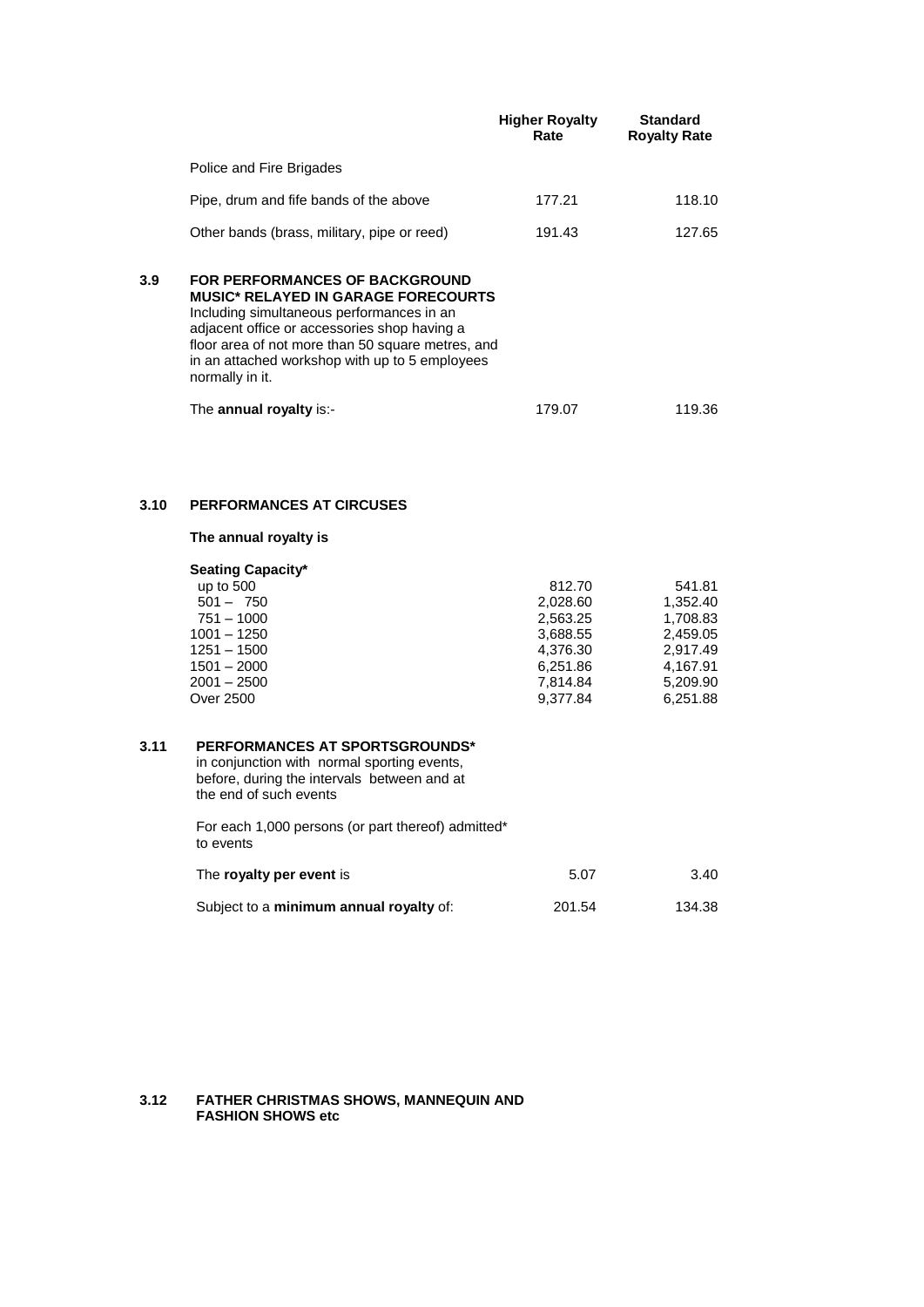|      |        |                                                                                                                                                                                                                                                                       | <b>Higher Royalty</b><br>Rate | <b>Standard</b><br><b>Royalty Rate</b> |
|------|--------|-----------------------------------------------------------------------------------------------------------------------------------------------------------------------------------------------------------------------------------------------------------------------|-------------------------------|----------------------------------------|
|      | shows. | For performances at events such as<br>Christmas shows, Christmas toy bazaars and similar<br>attractions and mannequin, dress and other fashion                                                                                                                        | Father                        |                                        |
|      |        | the daily royalty is                                                                                                                                                                                                                                                  | 67.11                         | 44.75                                  |
| 3.13 |        | PERFORMANCES AT PAROCHIAL AND CHURCH<br><b>HALLS, AND OTHER HALLS:</b>                                                                                                                                                                                                |                               |                                        |
|      | (i)    | <b>Basic Rates</b><br>Subject to the minimum royalties set out in<br>paragraph 3.13 (ii), the royalties payable to<br>IMRO for its permission in respect of<br>performances of IMRO's repertoire licensed<br>under this paragraph shall be calculated as<br>follows:- |                               |                                        |
|      |        | (a) Performances at concerts, musical dances<br>or socials with dancing and other similar<br>functions at which music is a major feature<br>- For each function, $\epsilon$ 2.59 per<br>accommodation unit* or part thereof                                           |                               |                                        |
|      | (b)    | Performances at film shows, dancing<br>classes, socials without dancing, and other<br>similar functions at which music is not a<br>major feature<br>- For each function €1.29 per<br>accommodation unit* or part thereof.                                             |                               |                                        |
|      | (ii)   | <b>Minimum Royalty Payment</b>                                                                                                                                                                                                                                        |                               |                                        |
|      |        | The minimum royalties payable under this paragraph<br>of this tariff are: -                                                                                                                                                                                           |                               |                                        |
|      |        | (a) for a licence for occasional performances<br>during a year, €12.98<br>(b) for licences continuing from year to year,<br>€26.04 per annum                                                                                                                          |                               |                                        |
| 3.14 |        | <b>MINIMUM ROYALTY PAYMENT</b>                                                                                                                                                                                                                                        |                               |                                        |
|      |        | The royalties payable under this tariff (except as<br>regards paragraphs 3.8, 3.9, 3.11 & 3.13) are subject<br>to the following minimum annual payments:-                                                                                                             |                               |                                        |
|      | 3.14.1 | For a licence continuing from year to year                                                                                                                                                                                                                            | 197.51                        | 131.67                                 |
|      | 3.14.2 | For a permit for an occasional performance<br>or where permission was not sought prior to<br>the date of the event                                                                                                                                                    | 197.51                        | 131.67                                 |
|      |        |                                                                                                                                                                                                                                                                       |                               |                                        |

## **4. HIGHER AND STANDARD ROYALTY RATES**

(i) All performances in the first Licence Year\* will be charged at the Higher Royalty rate unless the user applies in writing for a licence before the music is performed.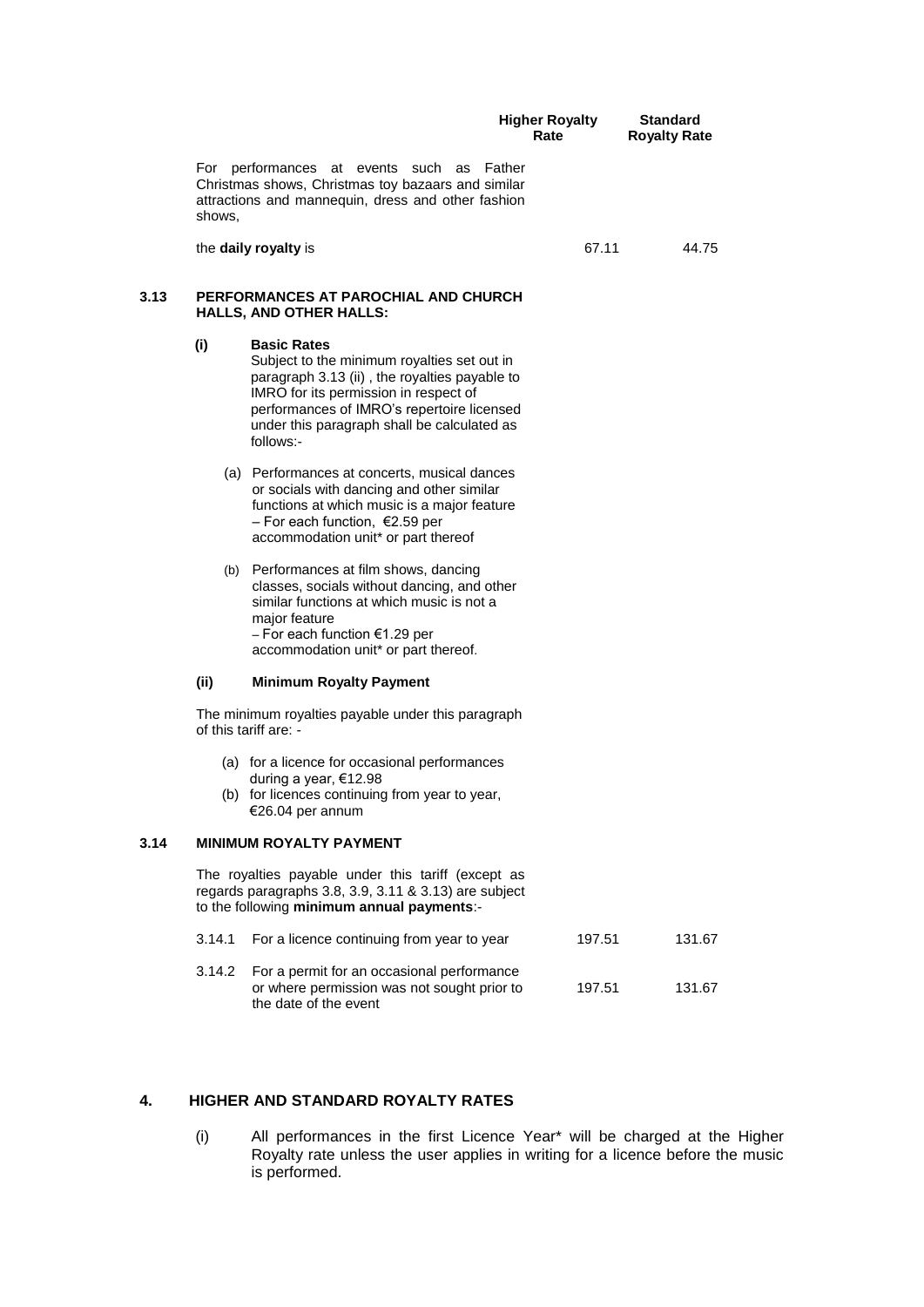- (ii) Any performances not declared are unauthorised and constitute **an infringement of copyright** and will be charged as unlicensed performances at the Higher Royalty rate.
- (iii) Standard Royalty rates shall apply after the first Licence Year only if there is a valid Dual Licence Contract in place between IMRO and the Licensee.

## **5. INFLATION ADJUSTMENT**

The foregoing Royalty rates are related to the Consumer Price Index of Retail Prices for mid-October 2021 (on the November 1996 base) as published in the Irish Statistical Bulletin, and will be adjusted on 1<sup>st</sup> January 2023 and on each subsequent anniversary of that date in proportion to annual changes in that Index.

#### **6. DEFINITIONS**

Capitalised terms used but not defined in this tariff shall have the meaning set forth in the Dual Licence Contract.

**"Accommodation Unit"** means seating capacity for 100 persons or dancing capacity for 50 persons.

**"Amusement Music"** means impromptu performances by bona fide customers (who are not otherwise professional or semi-professional musicians or performers) for their own and for their fellow customers' amusement which have not in any way been previously advertised or announced to the public.

**"Background Music"** means performances by means of a record and/or CD/tape player (excluding jukeboxes or video performances) or by means of a radio or television set operated on the premises or by diffusion through a loudspeaker, however conveyed, from another part of the premises or from a source outside the premises.

**"Capacity"** means the maximum number of persons that may be admitted to the area of entertainment at any one time (assessed by reference to fire or similar regulations where available).

**"Dual Licence Contract"** means the Dual Copyright Music Licence Contract between the Licensee, IMRO and PPI.

**"Dual Licence General Terms"** means the General Terms and Conditions Applicable to the Dual Copyright Music Licence Contract and Related IMRO and PPI Tariffs.

**"Featured Music"** means music performed by: -

performers in person,

**or** 

a record, tape or CD player primarily for entertainment such as by means of discotheque equipment or otherwise for dancing or in conjunction with cabaret or similar entertainment. It also includes music sourced by means of a satellite dish or cable,

**or**

cinematograph equipment, video player,

**or** 

karaoke machine or similar apparatus – a tape or disc player providing specially produced backing tracks to enable people to sing to them for the entertainment of others.

**"IMRO"** means the Irish Music Rights Organisation CLG.